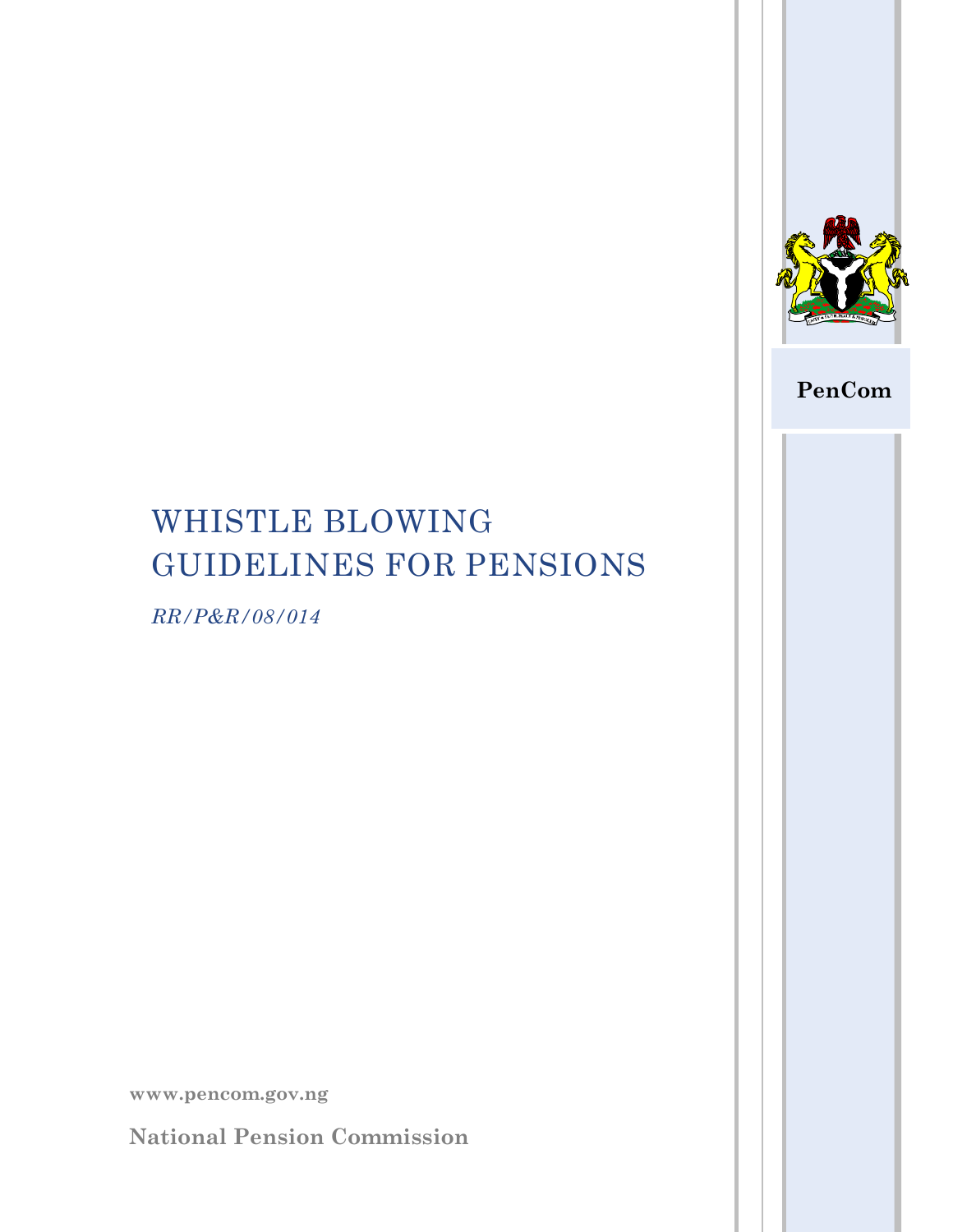## **About this Guideline**

The Whistle Blowing Guideline for Pensions is divided into six (6) sections.

Section one is the introduction, Sections two and three outline responsibilities for reporting breaches as well as actions and reactions to breaches.

The severities of breaches are categorized in the fourth Section, and the procedures for whistle blowing are spelt out in Section five. Section six addresses enforcement issues.

The requirements of this Code are consistent with the Provisions of the Pension Reform Act, 2004 and are also considered enforceable within the industry.

## **Review and Enquiries**

These Guidelines shall be subject to review by the Commission from time to time as the need arises.

All enquiries regarding these Guidelines shall be directed to the Director General, National Pension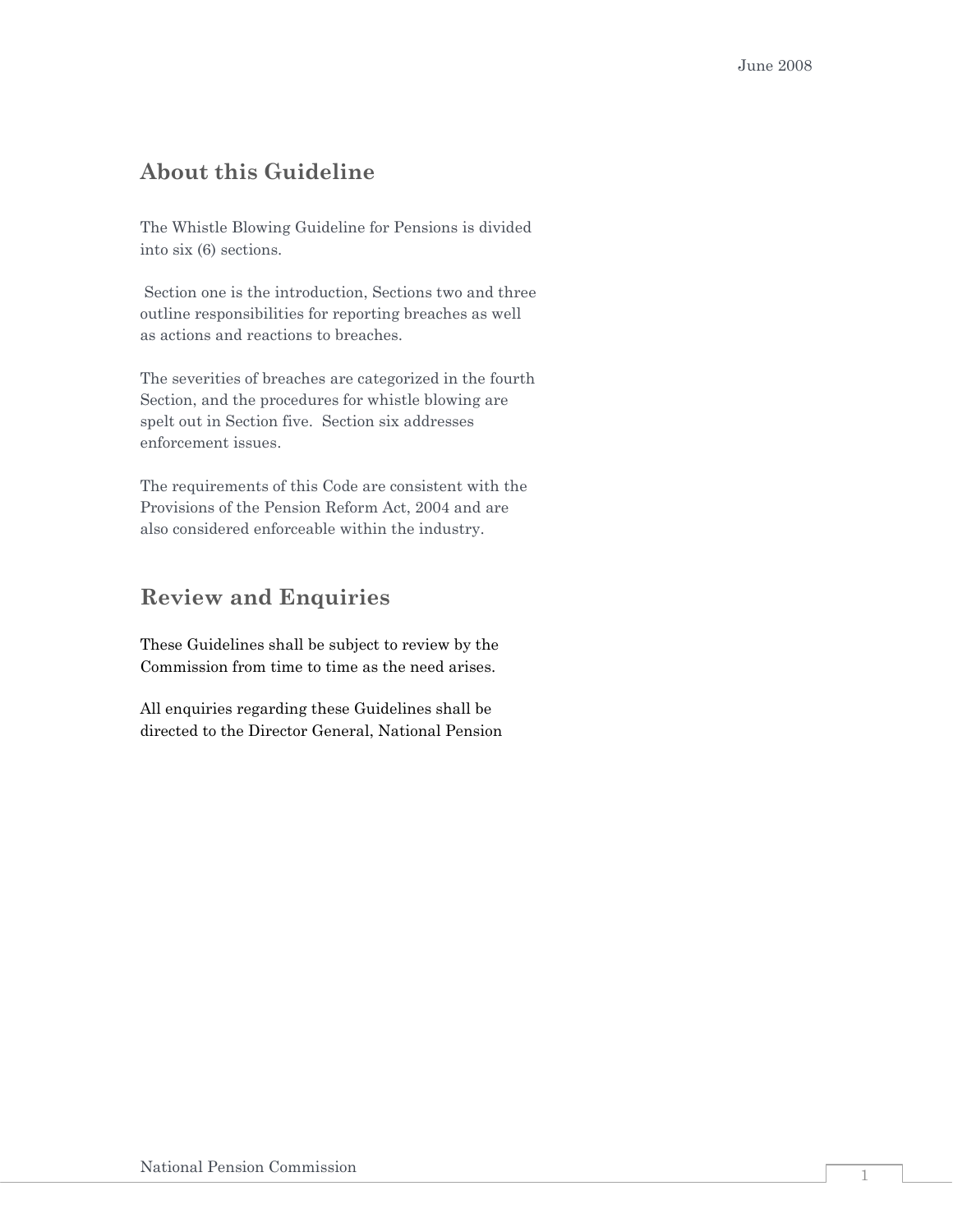#### *RR/P&R/08/014*

### WHISTLE BLOWING GUIDELINES FOR PENSIONS

#### **1.0 Introduction**

- 1.1 Transparency is one of the core values of the Commission which has been encouraged amongst the operators. As a regulatory philosophy, the Commission has adopted a stakeholder approach in its regulatory activities. This philosophy has often encouraged operators to make meaningful contributions that would add value to regulatory initiatives thus engendering amongst stakeholders, a sense of responsibility towards the industry.
- 1.2 To further entrench the efforts of the Commission in this regards, the Whistle Blowing Guidelines are being issued. The Whistle Blowing Guidelines provide lucid guidance for reporting breaches in PFAs, PFCs and CPFAs and benchmark examples on reporting. The Guidelines also restrict reporting to significant matters.

#### **2.0 Reporting Breaches**

- **2.1 Responsibilities for Reporting Breaches**
- 2.1.1 In line with Section 68 of the Pension Reform Act (PRA) 2004, the Compliance Officer of the PFA/PFC has the statutory responsibility to report any breach of the Pension Reform Act 2004, codes, guidelines, rules and regulations issued by the Commission, in the course of the

company"s business, to the Commission.

- 2.1.2 The directors, management, employees, and any other person(s) that have dealings with the PFA/PFC shall also have the responsibility to report breaches to the Commission.
- 2.1.3 Pursuant to 3.1.2 above, the PFA/PFC shall ensure that its members of staff are aware of their responsibilities with regards to whistle blowing and that they are conversant with reporting procedures.
- 2.1.4 The Commission shall seek to protect the identity of a whistle blower even in the course of an investigation, resulting from the report.
- 2.1.5 The Commission acknowledges the potential impact of a report on the relationship between the whistle blower, if an employee, and his employer. Consequently, the PFA/PFC shall undertake that in the event of its employee blowing the whistle on its unethical or illegal operations or activities, such employee shall not be victimized in any way. The undertaking shall be in writing to the Commission and in the event that such employee is victimized, the Commission shall be obliged to employ appropriate regulatory tools to offer redress to the employee concerned.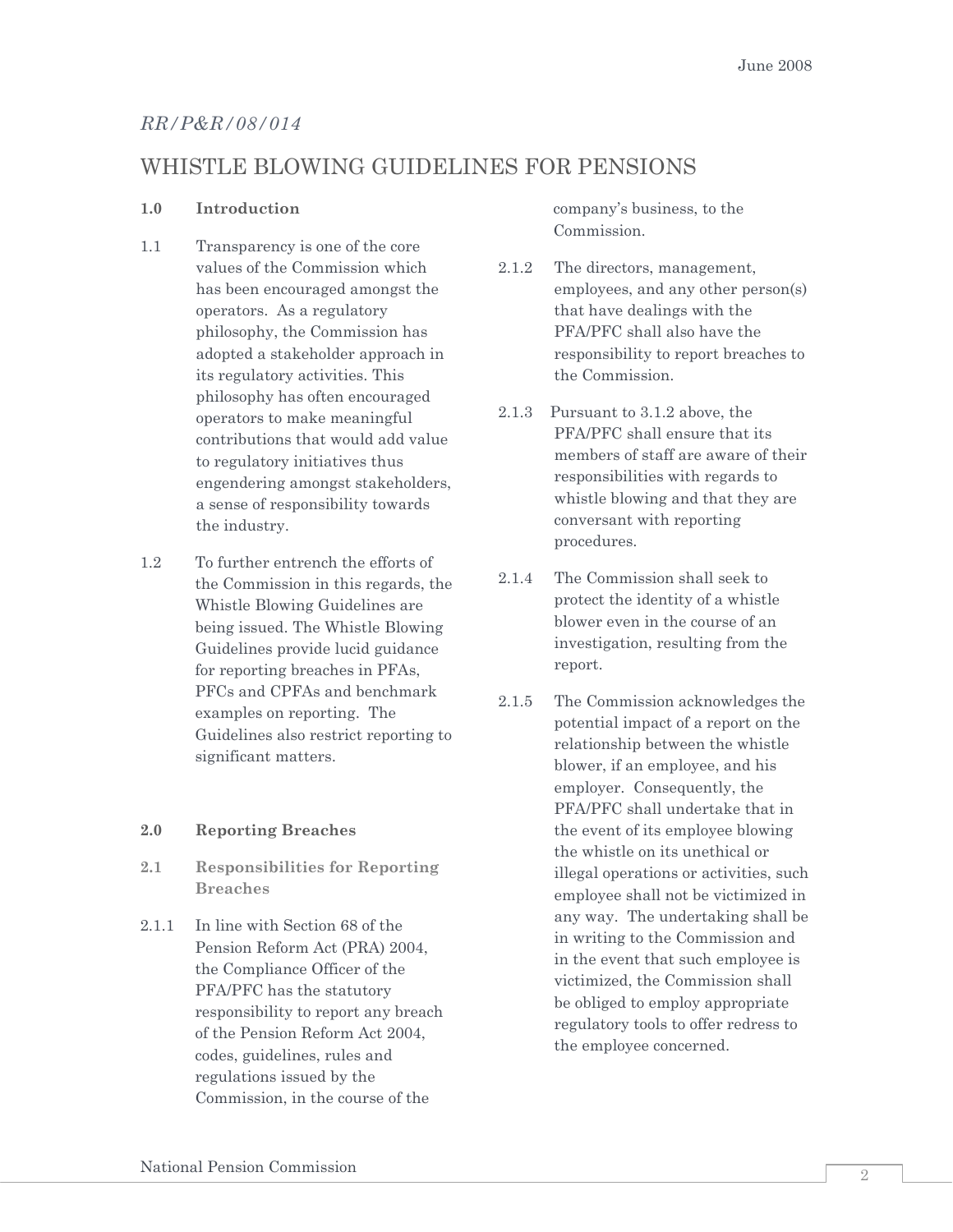- 2.1.6 A breach shall be reported if it is likely to be of material significance to the Commission in carrying out its functions.
- 2.1.7 What is of material significance to the Commission shall depend on the cause of the breach, the reaction to the breach and the wider implications of the breach.

#### **3.0 Actions and Reactions**

- **3.1 Actions That Causes Breaches**
- 3.1.1 A breach shall be of material significance to the Commission where a contributory cause of the breach is:
	- (a) Dishonesty including fraud, bribery and other corrupt practices;
	- (b) misuse/misappropriation of assets or contributions;
	- (c) poor corporate governance;
	- (d) inadequate controls resulting in deficient administration;
	- (e) failure to pay contributions correctly or promptly;
	- (f) inappropriate decision-making practices; or
	- (g) acting or failing to act in the face of a deliberate contravention of the law, regulations, guidelines and

rules issued by the Commission.

- 3.1.2 In line with the provisions of 3.1.1 above, the Commission shall not regard as materially significant, a breach arising from an isolated incident, for example, those resulting from teething problems with a new system procedure or an unusual combination of circumstances.
- 3.1.3 A breach shall be of material significance to the Commission if it negatively or adversely impacts on the functions of the Commission.
- 3.1.4 In line with determining the circumstance in 3.1.3 above, the principal statutory objective of the Commission shall be considered to be to:
	- (a) protect the benefits of contributors;
	- (b) ensure effective administration of the pension fund;
	- (c) reduce the risk of situations arising, which may lead to loss of contributions or inability of a contributor to obtain pension upon retirement; and
	- (d) promote good work ethics amongst operators.
- 3.1.5 Breaches that are likely to impact on the functions of the Commission shall include substantial failures in any of the following: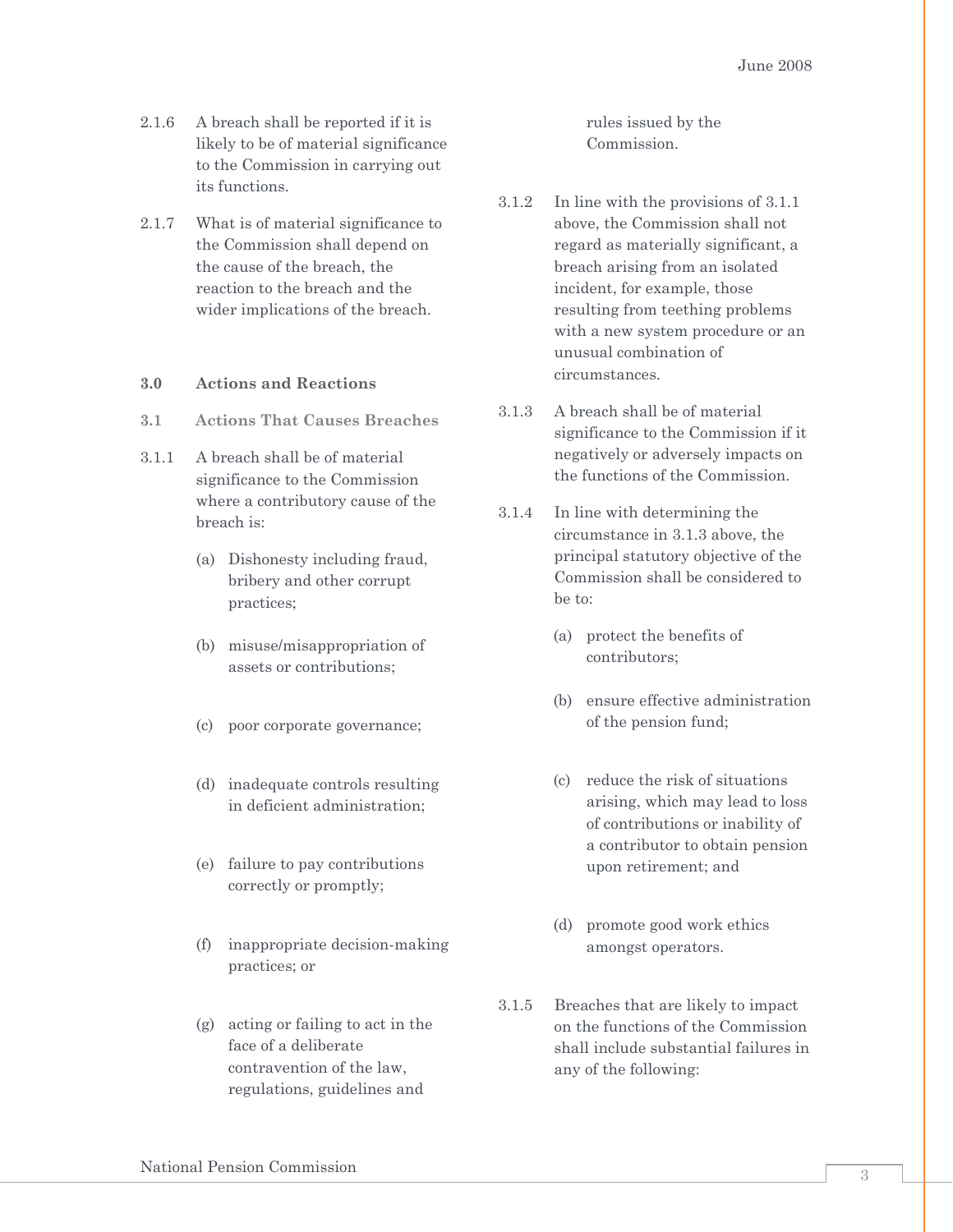- (a) remittance of the right amount of contribution into a Retirement Savings Account (RSA), and at the right time by the employer;
- (b) legitimate and timely payments out of the pension fund by the PFA;
- (c) investment of pension funds in line with the provisions of the Investment Guidelines, issued by the Commission;
- (d) proper administration of the pension fund and maintenance of appropriate records; and
- (e) issuance of accurate, clear and timely information to RSA holders.
- **3.2 Reaction to Breaches**
- 3.2.1 The Commission shall not regard a breach as materially significant where the PFA/PFC takes prompt and effective action to investigate and correct the breach and its causes, and where appropriate, to notify any RSA holder whose benefits have been affected.
- 3.2.2 However, the breach shall be considered to be material where, after a breach is identified, the PFA/PFC or the service providers involved:
	- (a) do not take prompt and effective action to remedy the breach and identify and tackle its cause in order to minimize risk of occurrence;
	- (b) are not pursuing this correction to a proper conclusion; or
- (c) fail to notify the RSA holder whose benefits have been affected by the breach.
- 3.2.3 The action to be taken by the Commission shall depend on the nature of the concern. The matters raised may:
	- (a) be investigated internally;
	- (b) be referred to the Police;
	- (c) be referred to the Economic and Financial Crimes Commission (EFCC); or
	- (d) form the subject of an independent inquiry.
- 3.2.4 In order to protect individuals and the Commission, initial enquiries shall be made to decide whether an investigation is appropriate and, if so, what form it should take. Concerns or allegations, which fall within the scope of specific procedures, shall be referred for consideration under those procedures.
- 3.2.5 Some concerns may be resolved by agreed action without the need for investigation.
- 3.2.6 The Commission shall take steps to minimize any difficulties, which a whistle blower may experience as a result of raising a concern. For instance, if required to give evidence in criminal or disciplinary proceedings, the Commission will advise about the procedure.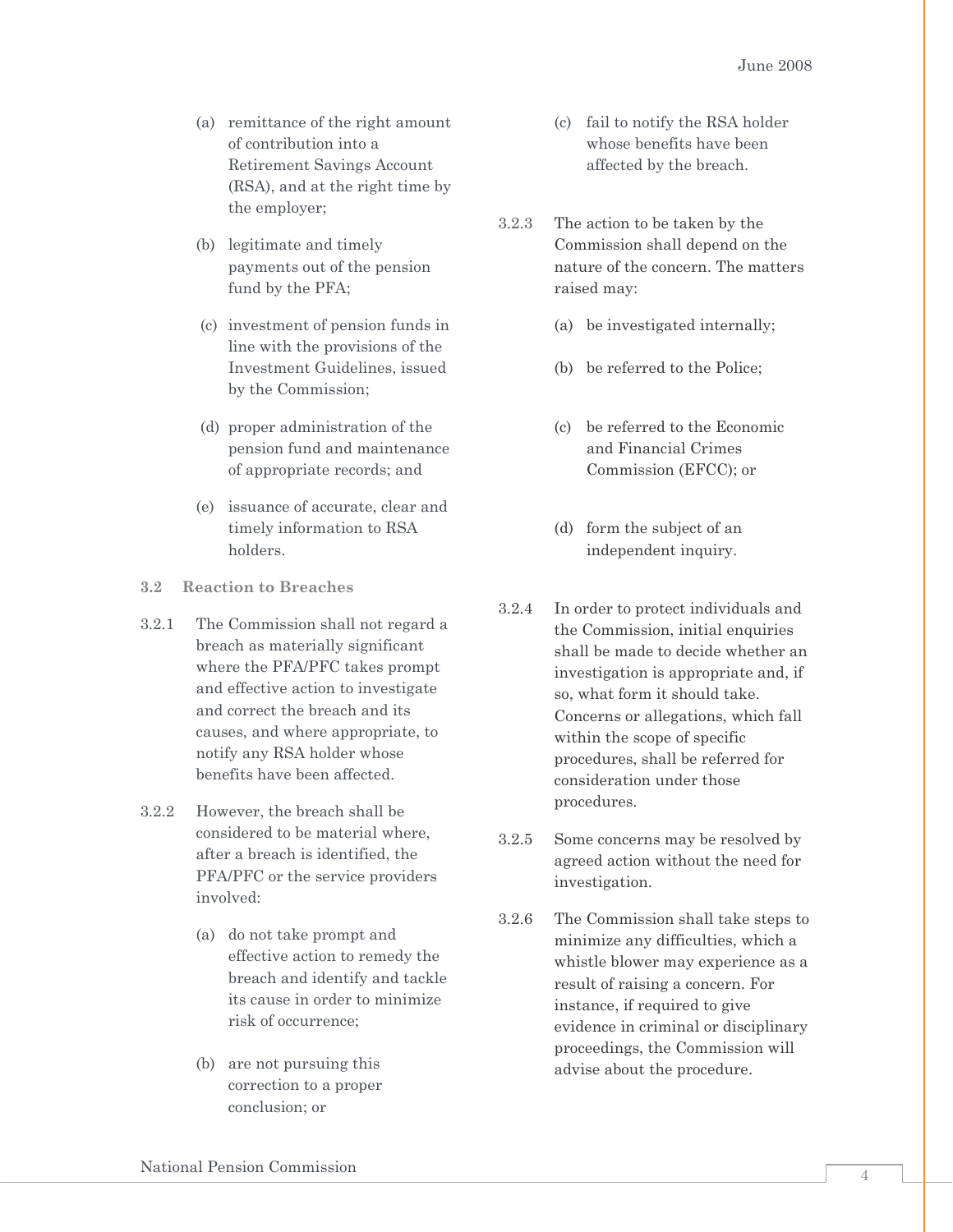- 3.2.7 Where the whistle blower is an employee of the PFA/PFC the following shall apply to protect the whistle blower:
	- (a) No PFA/PFC shall dismiss, suspend or terminate the appointment of a whistle blower without the prior consent of the Commission.
	- (b) No PFA/PFC shall demote or redeploy a whistle blower without the consent of the Commission.
	- (c) In case of the 3.2.7(a) and 3.2.7(b), the PFA/PFC shall provide the Commission with solid reasons for its proposed actions.
	- (d) The PFA/PFC shall not in any way deny a whistle blower his/her entitlements in terms of promotions, salary increases, trainings and opportunities.
	- (e) Any salary review or incentive that will affect the whistle blower negatively shall be referred to the Commission for approval, before implementation.
	- (f) The whistle blower shall have the right to make to the Commission, any complaint, in writing against his/her employer, as he/she may deem necessary.
	- (g) Where the Commission finds violations against the whistle blower, by the PFA/PFC it shall issue a letter of caution

and direct the PFA/PFC to retract whatever actions taken.

- **4.0 Severity of Breaches**
- **4.1 Categories of Breaches**
- 4.1.1 A breach shall be considered to be materially significant if it poses a risk to the scheme such that there is likelihood that the scheme will not be able to deliver the benefits promised, in the long run.
- 4.1.2 A situation where other breaches are likely in the future, because the board and management of a PFA/PFC lack the appropriate knowledge and understanding to fulfill their responsibilities, is likely to give rise to a materially significant breach.
- 4.1.3 As a form of guidance, the following "traffic light" guidance provide a benchmark against which whistle blowers can judge breaches they come across in the categories of Red, Green and Amber:
	- (a) *Red Scenarios* involve breaches which are materially significant because they could immediately or potentially pose significant risk to contributors" interests and must be reported.
	- (b) *Green Scenarios* involve breaches which are not materially significant and do not have to be reported but should be recorded. Such breaches do not normally, on their own, imply or pose a significant immediate or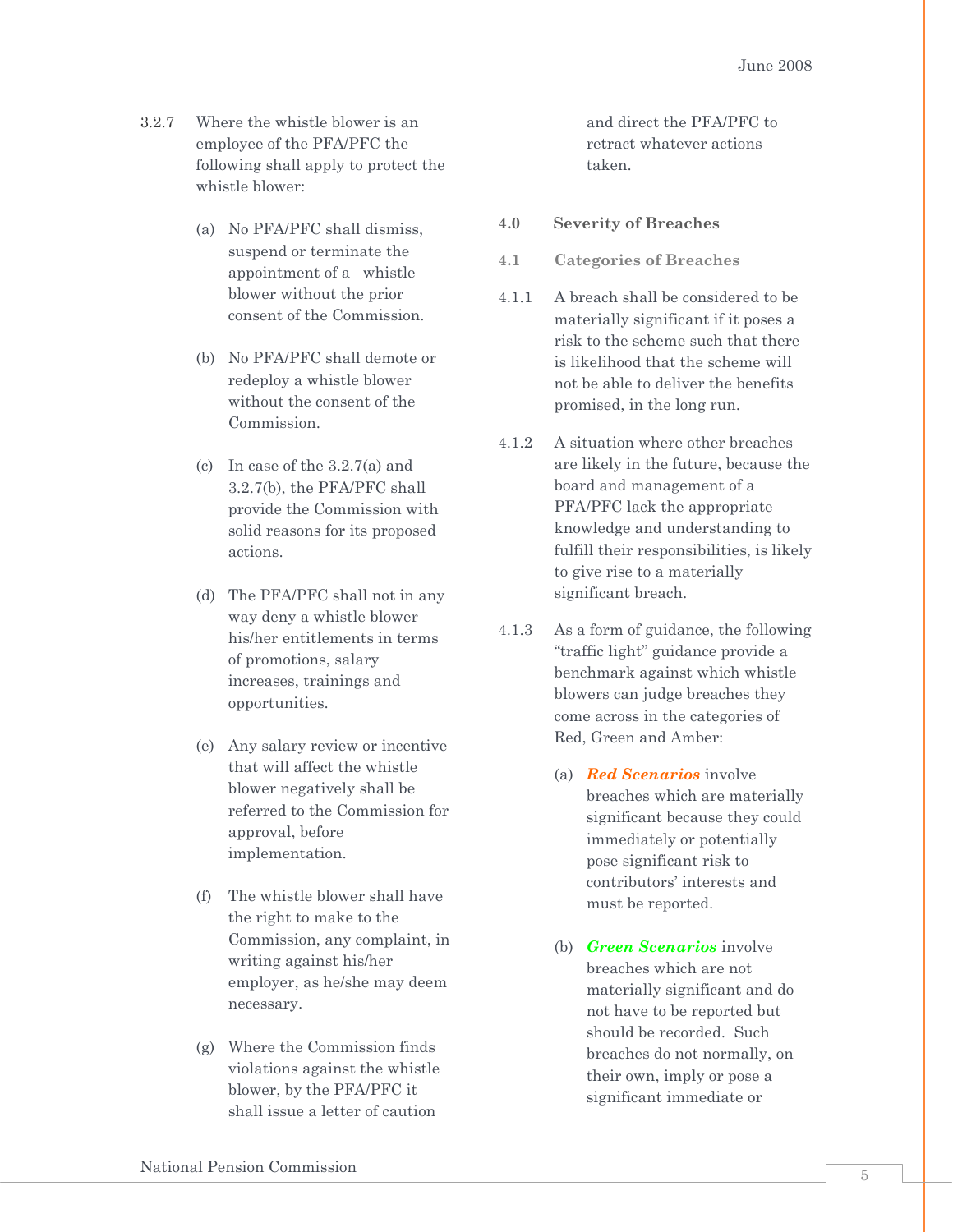potential risk to contributors" interests.

- (c) *Amber Scenarios* involve breaches which are less clear cut and the context of the breach must be taken into account in order to decide whether it is materially significant and should be reported.
- 4.1.4 *Red breach situations* shall include but not limited to the following:
	- (a) Matters including possible fraud/defalcation or misappropriation of assets or contributions such as:
		- (i) authorization of loans from the pension fund managed by the PFA or held in custody by the PFC to an associate a related company or employee or any other person;
		- (ii) a PFA or PFC receives an instruction to transfer part of the fund, documents of title or sale proceeds respectively to a destination that does not appear to be another PFC; and is not an authorized sale; or
		- (iii) a persistent or significant departure of the investments carried out by a PFA from the provisions of the Investment

Guidelines issued by the Commission.

- (b) Breaches carrying criminal penalty such as trading on the assets of the fund in the name of the PFA, its shareholders or directors.
- (c) Persistent failure by the employer to pay contributions in accordance with the schedule of contributions and where they remain unpaid for 7 days after the due date or where the employer appears to be using the contributions instead of remitting them to the PFC.
- (d) Breaches involving widespread and/or persistent administrative failures stemming from poor record keeping or inadequate controls, for example:
	- (i) widespread and persistent misallocation of contributions and/or voluntary contributions to RSAs;
	- (ii) persistent failure to carry out reconciliation of contributions received resulting in persistent discrepancies; and
	- (iii) persistent failure to update the records of a contributor, whose personal details have changed.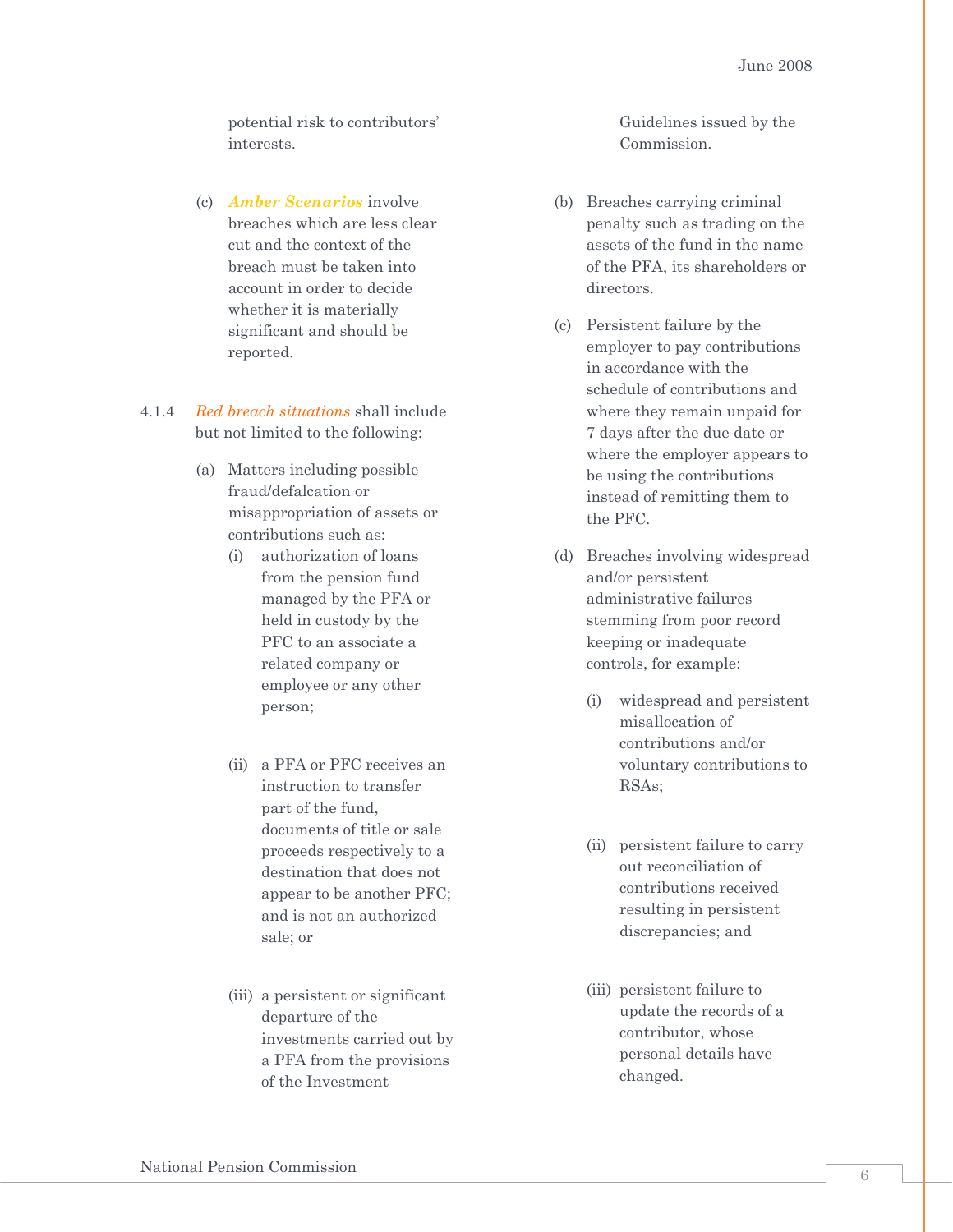(e) Inappropriate actions that manipulate or overstate the Funds unit price i.e. through non-creation of units or the revaluation of assets that cannot be revalued e.g. FGN bonds to market value, or deposit for shares revalued to market value.

#### 4.1.5 *Green breach situations* shall include the following:

- (a) Breaches which are isolated or arise from, unintended administrative lapses in an otherwise well-run system which for example arise due to systems failure or change in service provider and which are corrected in a timely manner when identified, provided that any effect on contributors' benefits is negligible. for example:
	- (i) failure to invest a month"s contributions promptly, in accordance with laid down procedures;
	- (ii) failure to pay benefits correctly or in a timely manner; and
	- (iii) failure to provide an RSA holder with timely or correct information, within the PFAs reach. after three demands in writing over a period of ten (10) working days.
- (b) Failure to adhere precisely to the detail of the legislation where the breach is unlikely to

result in an error or misunderstanding, for example:

- (i) inconsequential and corrected omissions from the minutes of board meetings;
- (ii) simple breaches of the Investment Guideline through dealing or implementation errors or movements in the markets, where the breach is remedied within reasonable period of time.
- 4.1.6 *Amber breach situations* shall include the following:
	- (a) Several "green" breaches, which effectively stem from the same cause such as a systems failure, teething problems with new systems or processes or the absence of a critical member of staff. Where the PFA/PFC is taking effective action to alleviate and remedy the problems, the Commission shall not require a report. If on the other hand, inadequate systems or processes are to blame and the PFA/PFC is not taking effective steps to improve or replace them, then the Commission shall expect a report.
	- (b) PFAs/PFCs have been hindered in their attempts to comply with regulatory requirements by their service providers for example where, despite the best efforts of the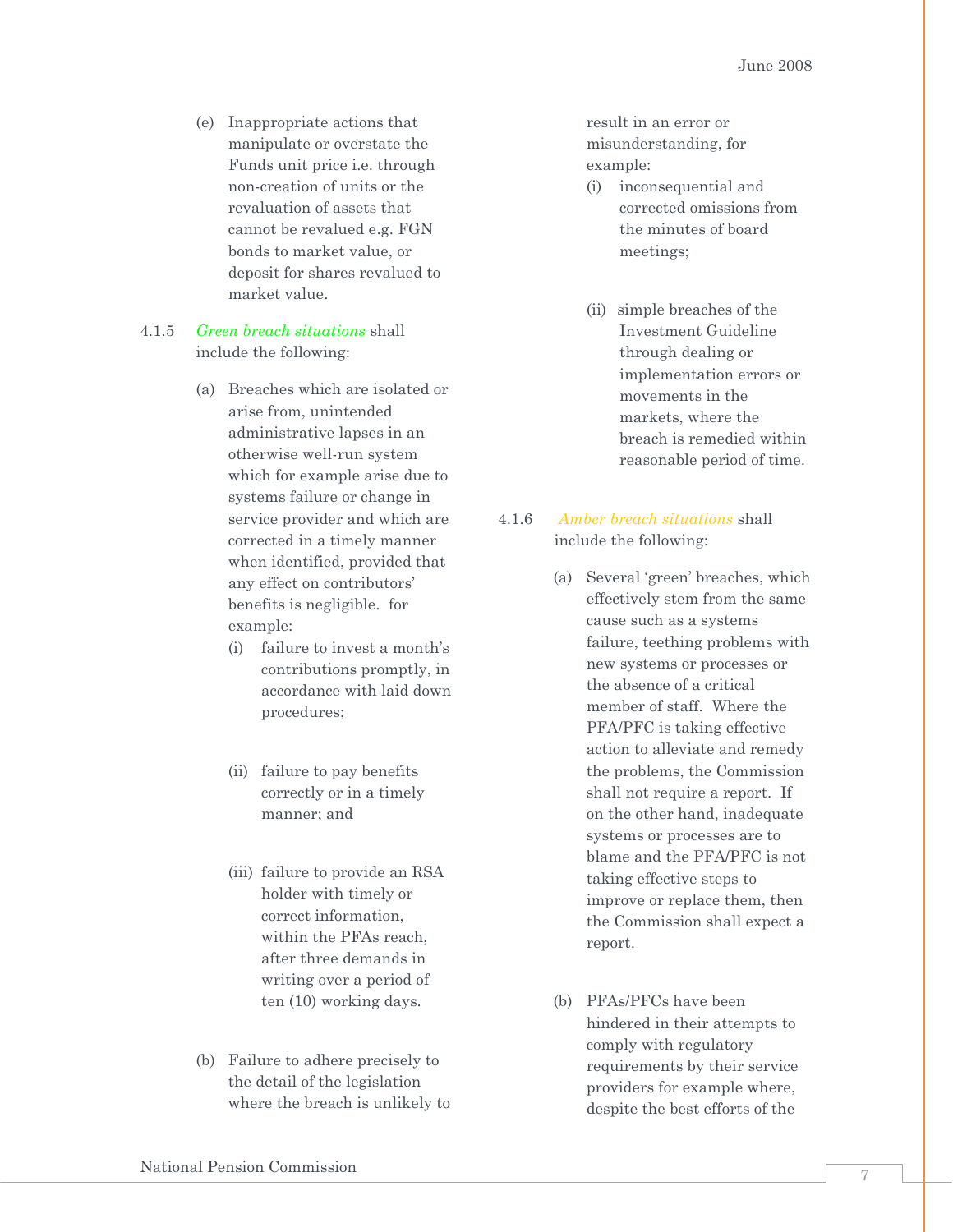PFA/PFC, its service provider continuously provides poor service resulting in persistent or widespread non-compliance; the Commission shall expect a report.

- (c) Failure by the PFA/PFC to take all reasonable and proper measure to recover all debts and monies due to the fund within a reasonable amount of time. Such shall constitute a breach of trust and the Commission shall expect a report.
- (d) Failure of the PFA to monitor and control fees and/or other expenses being charged by service providers shall constitute a breach of trust where they are paid from the fund. The Commission shall expect a report in this circumstance, except where it is in respect of an approved existing scheme, where the employer is paying the balance of cost.
- 4.1.7 The examples of red, green and amber scenarios listed in 5.1.4 to 5.1.6 above, are by no means exhaustive.

#### **5.0 Procedures for Whistle Blowing**

5.1 Concerns shall be reported in writing. The whistle blower shall set out the background and history of the concern, giving names, dates and places where possible, and the reason why he/she is particularly concerned about the situation.

- 5.1.1 The provisions of 5.1 notwithstanding, a whistle blower who is unable to put his/her concern in writing, may contact an appropriate officer of the Commission.
- 5.1.2 An intending whistle blower shall be required to report the concern in a timely manner.
- 5.1.3 Although the whistle blower shall be not expected to prove the truth of an allegation, he/she shall need to demonstrate that there are sufficient grounds for the concern.
- **5.1.4** The whistle blower is encouraged to put his/her name to his/her allegations. Concerns expressed anonymously shall be much less powerful, but they shall be considered at the discretion of the Commission.
- 5.1.5 In exercising its discretion, the Commission shall take into account the following considerations:
	- (a) the seriousness of the issues raised;
	- (b) the credibility of the concern; and
	- (c) the likelihood of confirming the allegation from attributable sources.

#### **6.0 Enforcement and Penalties**

6.1 Enforcement of this Guideline shall be the responsibility of the Commission.